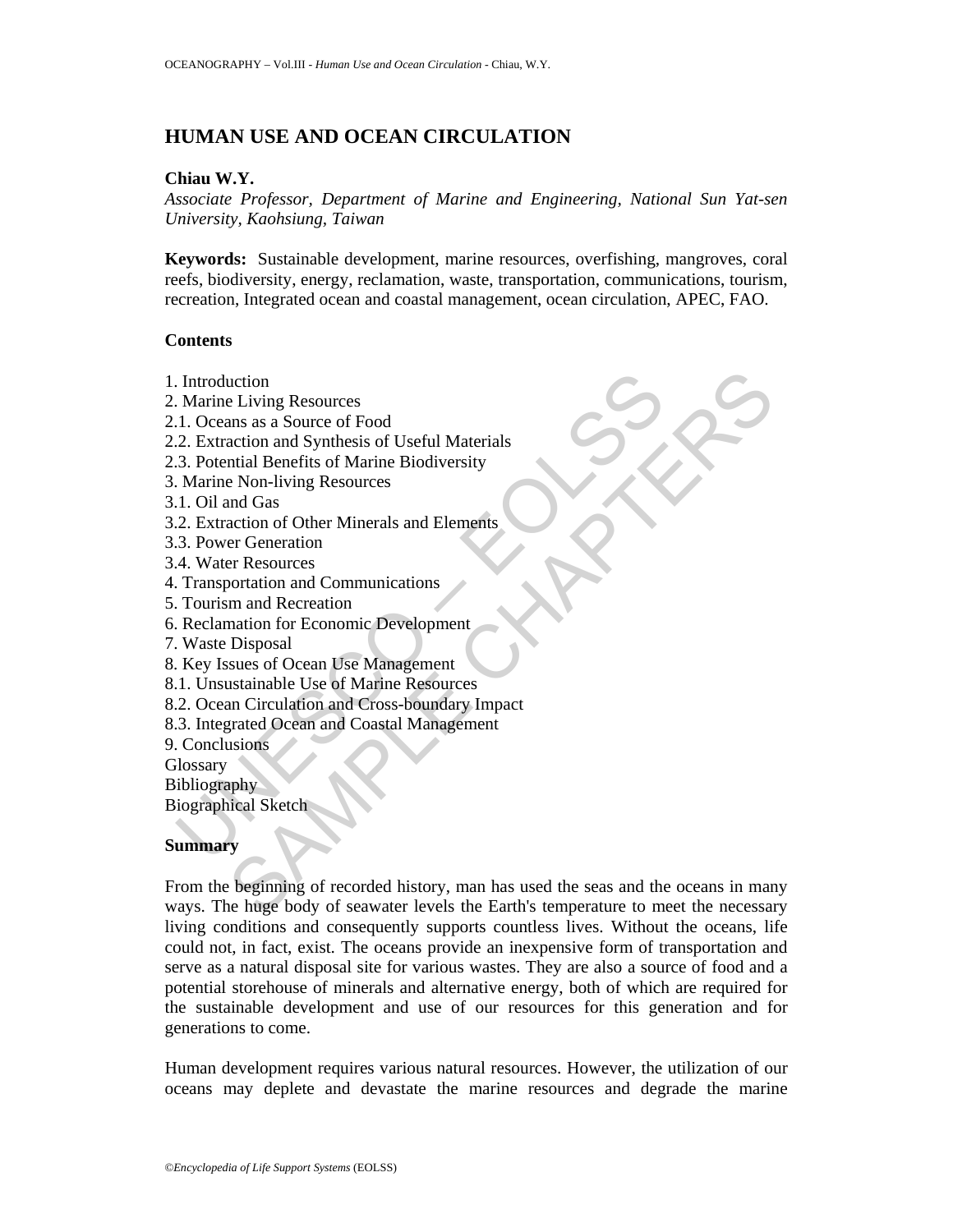environment. Major issues regarding the use of our oceans include the unsustainable use of marine resources. Cyanide fishing and dynamite fishing are typically destructive methods of catching fish. The loss of many sensitive habitats (e.g., mangroves, coral reefs), which are destroyed by urban, industrial and aquacultural development are other problems. Ocean circulation is a physical phenomenon and provides nutrient movement for the marine ecosystem. However, human activities, such as waste dumping, may change the natural processes and result in a cross-boundary impact. Moreover, coastal areas and the oceanic space are often suitable to meet a variety of human needs, which raises conflicts of interest amongst different potential users. An integrated ocean management will definitely be the major challenge concerning sustainable development in the future.

Thus, a consensus has been reached by many international and regional fora that the sustainable management of ocean uses should be encouraged. For example, the Asia-Pacific Economic Cooperation (APEC) declared the sustainability of the marine environment as one of three major policies to achieve regional sustainable development. Other international treaties (e.g., the United Nations Convention on the Law of the Sea) also thrust great responsibilities for the protection of the marine environment on to coastal states. An international mechanism responsible for fishing was proposed to conserve fishery resources while operating commercial fishing. Such initiatives illustrate that a wise use of the oceans and the sustainable management of the marine environment will go on being the theme of the  $21<sup>st</sup>$  century.

#### **1. Introduction**

hus, a consensus has been reached by many international and regic<br>statianable mangement of ocean uses should be encouraged. For executific Economic Cooperation (APEC) decleard the sustainability<br>aciric economic cooperation consensus has been reached by many international and regional fora that the consumers of occan uses should be encouraged. For example, the Asia Economic Cooperation (APEC) declared the sustainability of the marinent as on As stated earlier, the oceans and seas cover nearly 71% of the surface area of the Earth. They provide numerous benefits and functions to both mankind and the ecosystem. The oceans are also generally regarded as the place where life began. Without the oceans, life as it is known today could not exist. It is stated in Chapter 17 of Agenda 21, developed by UNCED that the marine environment, which includes the oceans and all seas and adjacent coastal areas, "…forms an integrated whole that is an essential component of the global life-support system and a positive asset that presents opportunities for sustainable development". Therefore, how to promote a wise and sustainable way of making use of the oceans while protecting the marine environment has been, and will continue to be, a major theme in international fora.

Throughout history, humans have been utilizing the oceans in many ways. It is well known that many people have traditionally and successfully used the oceans to earn their livings. For example, the Vikings chose the life of raiding, but they were active traders and experienced sailors in the ancient North Atlantic Ocean. Maritime countries such as Portugal, Spain and Holland expanded their influence in the Far East and obtained significant economic benefits from trade in the seventeenth century. Today, many harbor cities are developing prosperously due to the least expensive routes of transportation which the oceans provide. The countless coastal communities in the world have been heavily dependent on marine resources, especially seafood production. More and more coastal societies have also developed innovative approaches to widely utilize the marine environment and its abundant resources. As found in Canada, New Zealand and Okinawa (Japan), some fishing villages transformed their traditional fish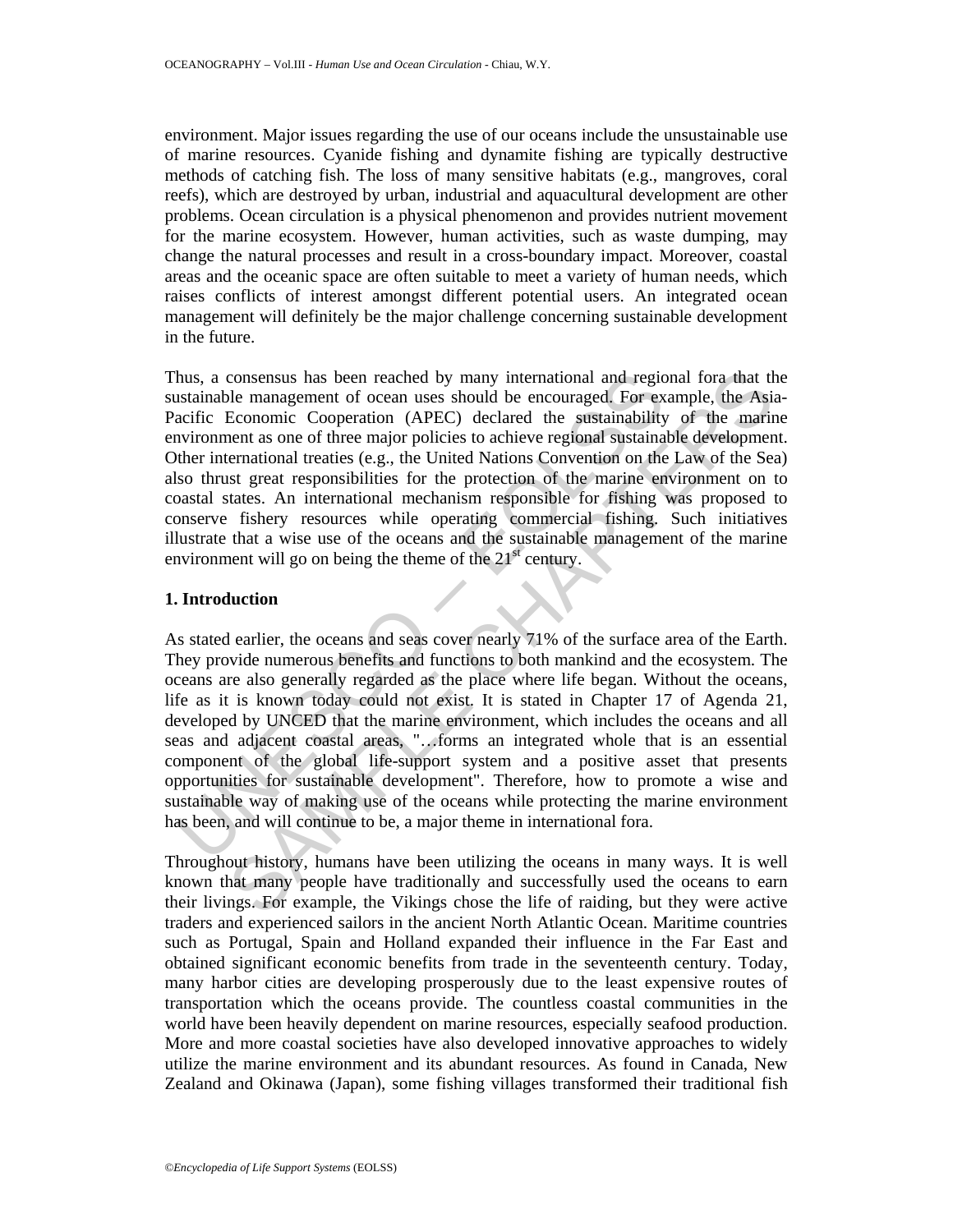catch to include whale watching. Concurrently, ecotourism seems to be a promising business in those areas. However, unfortunately, the oceans are commonly used as dumping grounds for many wastes because of their strong assimilative capacity.

In addition to being a major source of protein, the oceans are one of the most important arenas that provide various minerals and alternative power. Scientists have been actively involved in exploring seabed minerals and extracting valuable materials from the seawater. With recent concern over the shortage of energy, many projects have been conducted worldwide to seek alternative power supplies from the oceans. This further illustrates that the oceans will be a new frontier in terms of the infinite potential benefits of marine resources.

lowever, many problems have been encountered worldwide because of cocans. Marine pollution is but one instance. It has been degrading trainene environment as well as reducing its productivity. Many importment as element lo :, many problems have been encountered worldwide because of human uses is. Marine pollution is but one instance. It has been degrading the quality of the sind in viore instance. It has been degrading the quality of the smo However, many problems have been encountered worldwide because of human uses of the oceans. Marine pollution is but one instance. It has been degrading the quality of the marine environment as well as reducing its productivity. Many important habitats have been lost due to coastal reclamation projects for urban and industrial purposes. In this regard, the United Nations Convention of the Law of the Sea urges the coastal states to assume more responsibilities for the protection of the marine environment while still making use of the oceans. This section introduces human uses of the oceans in terms of living resources, non-living resources and spatial resources. The section also discusses the key issues related to the utilization of the oceans. It then goes on to discussions on sustainable management of the marine environment in the following sections.

## **2. Marine Living Resources**

Resources mean any form of materials, goods and/or functions that are of use to mankind. Many coastal and oceanic resources play what may seem an intangible, but what is actually a very important role in the natural environment. For example, mangroves and coral reefs often stabilize the shoreline and provide habitats for fish and other wildlife. In general, marine resources can be divided into two categories. Namely, they are living resources and non-living resources. Traditionally, the living resources of the oceans, especially seafood, have provided a major source of protein. They will play an even more important role in providing human beings with nutrients when productivity of the terrestrial areas diminishes.

## **2.1. Oceans as a Source of Food**

The oceans possess a vast richness of life. With their abundant plants and animals, they offer much potential as a source of food. According to the FAO, the total capture fisheries production in 1996 amounted to 94.6 million tons. As part of this, marine capture fisheries continued to account for more than 90% of world capture fisheries production, while the remainder came from inland waters. China, Peru, Chile, Japan, the United States, the Russian Federation and Indonesia (in that order) were the top producing countries in 1996. Fish production not only plays a key role in providing nutrients to mankind but is also vital to the local economies of the coastal states. In addition to fish, oysters, scallops and seaweed are also important seafoods of high economic value.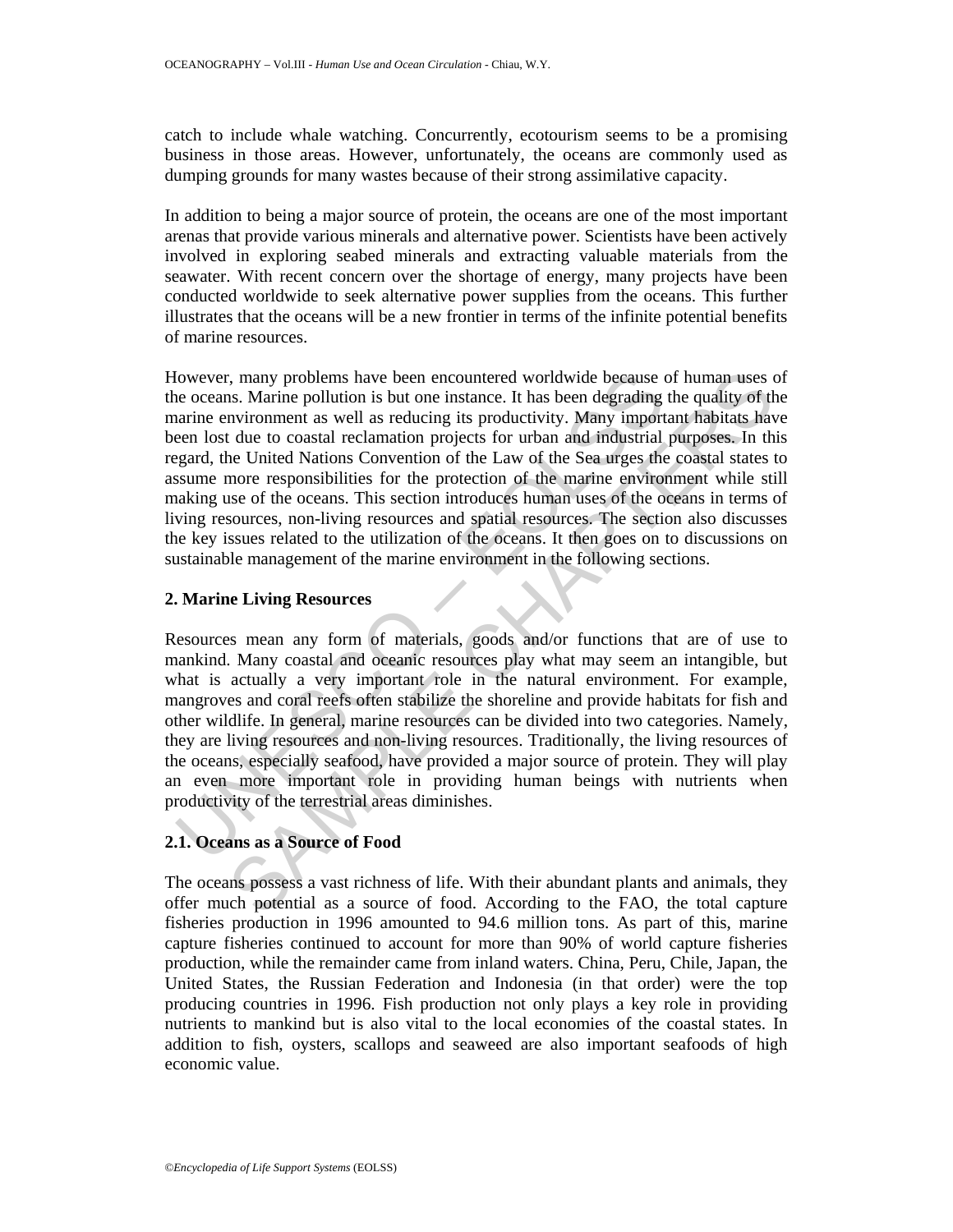Mariculture, the farming of fish, shellfish, molluscs and plants in seawater, has recently become a promising business in many regions. Today, East Asia produces about twothirds of all world aquacultural output. In some countries, up to 60% of the dietary protein comes from farmed marine organisms. Norway is the world's largest producer of sea-farm salmon, with an estimated yield of 150 000 tons in 1990. Cage farming is commonly used in Norway, China, Chile and Taiwan, where researchers have been actively developing mariculture. Worldwide, over 30 different species of seaweed are grown on marine farms. Korea and China each produce more than 250 000 tons of seaweed annually.

Scientific analysis has proven that many marine organisms are rich in protein, fat, carbohydrates and other nutrients. Plankton, the small-suspended aquatic organisms (plants or animals), serve as one example. *Phytoplankton* is the plant portion and *zooplankton* is the animal part, and both are known to be the basic food of many sea creatures. However, plankton may someday be harvested or cultured commercially as a significant food source on its own due to its rich nutrients.

## **2.2. Extraction and Synthesis of Useful Materials**

The pharmaceutical industry can obtain significant benefits from the extraction or synthesis of marine resources. Throughout the world, many research projects have been focusing their efforts on the development of anti-carcinogenic medicines from marine resources, such as marine sponge and sea urchin. It can be expected that more and more useful materials can still be extracted or synthesized from oceanic organisms.

## **2.3. Potential Benefits of Marine Biodiversity**

Soplankton is the animal part, and both are known to be the basic freatures. However, plankton may someday be harvested or cultured c gnificant food source on its own due to its rich nutrients.<br>
2. Extraction and Synthesis Comparison is the animal part, and both are known to be the basic food of many so the Mowever, plankton may someday be harvested or cultured commercially as at food source on its own due to its rich nutrients.<br> **And the ac** The marine environment is a diverse and complex ecosystem. Thousands of species and subspecies of wild plants and animals in the marine environment are closely linked with each other via the food chain and food web. Many living organisms contribute to these important biological interactions within marine and coastal ecosystems. Fish and waterfowls, for example, depend heavily on the supply of small living organisms from the oceans. Based on over a decade of experience in dealing with oil spills, biological treatments utilizing bacteria have recently been found to be the preferred method to clean up marine oil pollution, as opposed to the spray of dispersants. In this regard, there is a necessity to preserve the biological diversity of the oceans for their potential benefits to both future generations and the well-being of the ecosystem.

## **3. Marine Non-living Resources**

In addition to their abundant living resources, the oceans are also rich in minerals, elements and energy resources. These non-living resources may be particularly important to areas which are short on natural resources. The various kinds of marine non-living resources can be divided in to four categories.

## **3.1. Oil and Gas**

The continental shelves contain a significant proportion of the world's supply of hydrocarbons. Submarine reserves of oil and gas represent at least a third of the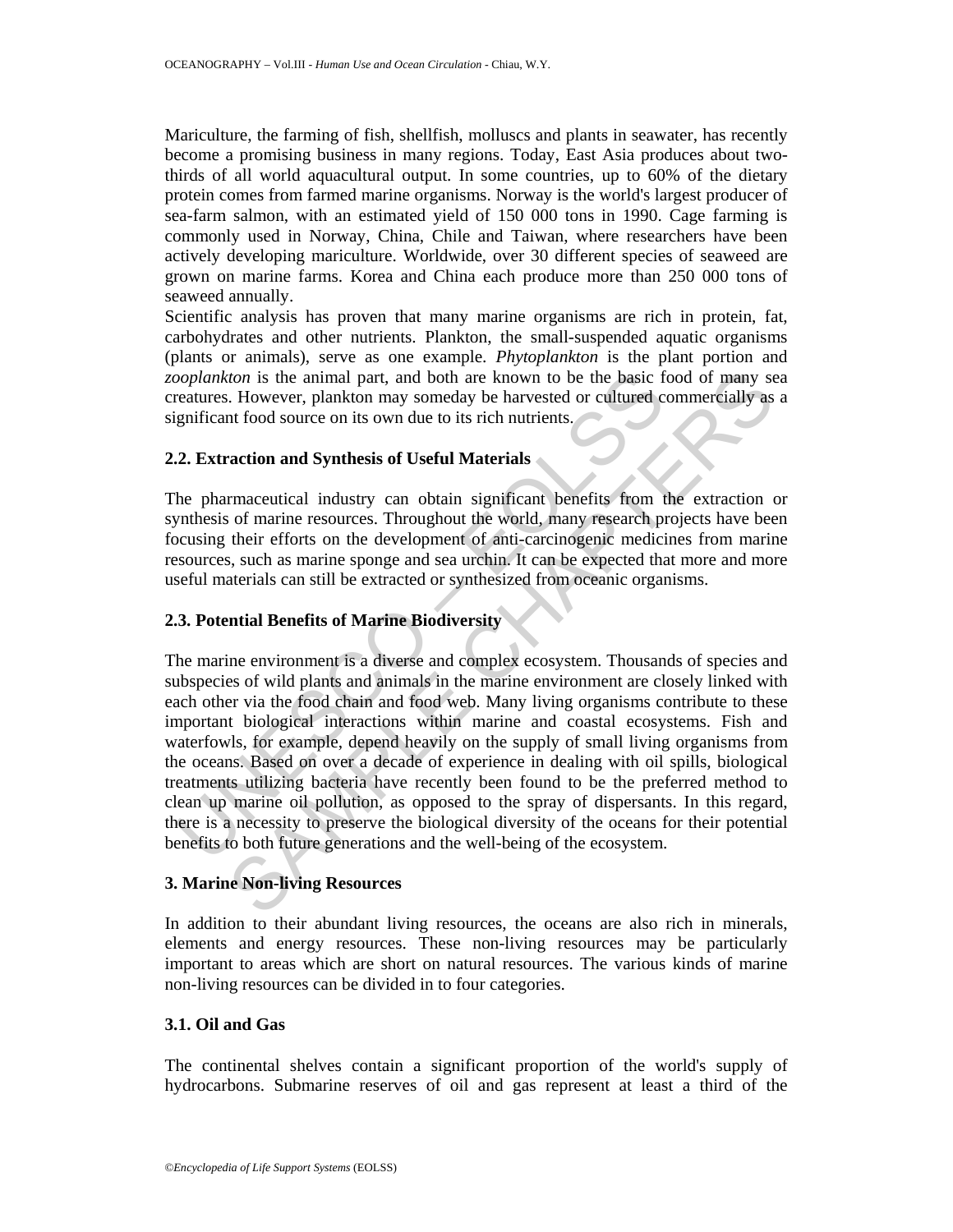estimated total world reserves. In the mid-1950s, the production of oil and gas from oceanic areas was negligible. By the early 1980s, oceanic petroleum production reached 14 000 000 barrels per day, or 25% of total world production. More than 500 offshore drilling and production rigs were at work in the 1980s. It is estimated that the potential offshore oil resources are about 2 000 000 000 000 barrels, or about half of the presently known onshore potential oil sources. The most notable storehouses of submarine oil and gas are in the Persian Gulf, Gulf of Mexico, North Sea and the northern Slope of Alaska.

It was once thought that only the continental-shelf areas contained potential petroleum resources, but discoveries of oil deposits 3 000 - 4 000 m, or deeper waters of the Gulf of Mexico, have modified this notion. It is now believed that the continental slopes and neighboring ocean-floor areas all potentially hold large oil deposits. This finding has increased the potential petroleum reserves of the ocean bottom.

# TO ACCESS ALL THE **12 PAGES** OF THIS CHAPTER, Visit: http://www.eolss.net/Eolss-sampleAllChapter.aspx

#### **Bibliography**

- - -

Chiau W.Y. (2000) *Coastal Zone Management: Theory and Practice*, in press. Taipei, Taiwan: Wu-Nan Publishers [in Chinese].

Chou L.H. (1998) *A Study on the Ecotourism Potential of Whale Watching in Taiwan,* 157 pp. Taipei, Taiwan: Tourism Bureau, Ministry of Transportation and Communications [in Chinese].

eighboring ocean-floor areas all potentially hold large oil deposits.<br>
Icreased the potential petroleum reserves of the ocean bottom.<br>
TO ACCESS ALL THE 12 PAGES OF THIS CHA<br>
Visit: http://www.colss.net/Eolss-sampleAllChap ing ocean-floor areas all potentially hold large oil deposits. This finding has<br>the potential petroleum reserves of the ocean bottom.<br>
TO ACCESS ALL THE 12 PAGES OF THIS CH[AP](https://www.eolss.net/ebooklib/sc_cart.aspx?File=E6-18-07-01)TER,<br>
Visit: http://www.eolss.net/Eolss-sample.A Chua T.E., Ross S.A., Yu H., Jacinto G. and Bernad S.R. (1999) *Sharing Lessons and Experiences in Marine Pollution Management,* 94 pp. Quezon City, Philippines: GEF/UNDP/IMO Regional Programme for the Prevention and Management of Marine Pollution in the East Asia Seas. [This presents the objectives, foundation, outputs, lessons learned, shared experience and future next steps of the international program for marine protection].

Cicin-Sain B. and Knecht R.W. (1998) *Integrated Coastal and Ocean Management: Concepts and Practices,* 517 pp. Washington, D.C.: Islands Press [This represents the fundamental concepts in coastal and ocean management, and their practice in developed, middle developing and developing countries].

Clark J.R. (1996) *Coastal Zone Management: Handbook*, 64 pp. New York, USA: Lewis Publishers [This serves as a reference book and a central information source for the practice of coastal zone resources management].

Elder D. and Pernetta J. (eds.). (1991) *Oceans,* 200 pp. London, UK: Mitchell Beazley Publishers [This presents an atlas mapping every ocean, showing the resources, human impact, threatened species, topographical features and important regional issues].

Encyclopedia Britannica, Inc. (1990) *The New Encyclopedia Britannica*, vol.25. Chicago, USA.

FAO (1998) *The State of World Fisheries and Aquaculture,* [This presents a world review and selected issues in fisheries and aquaculture].